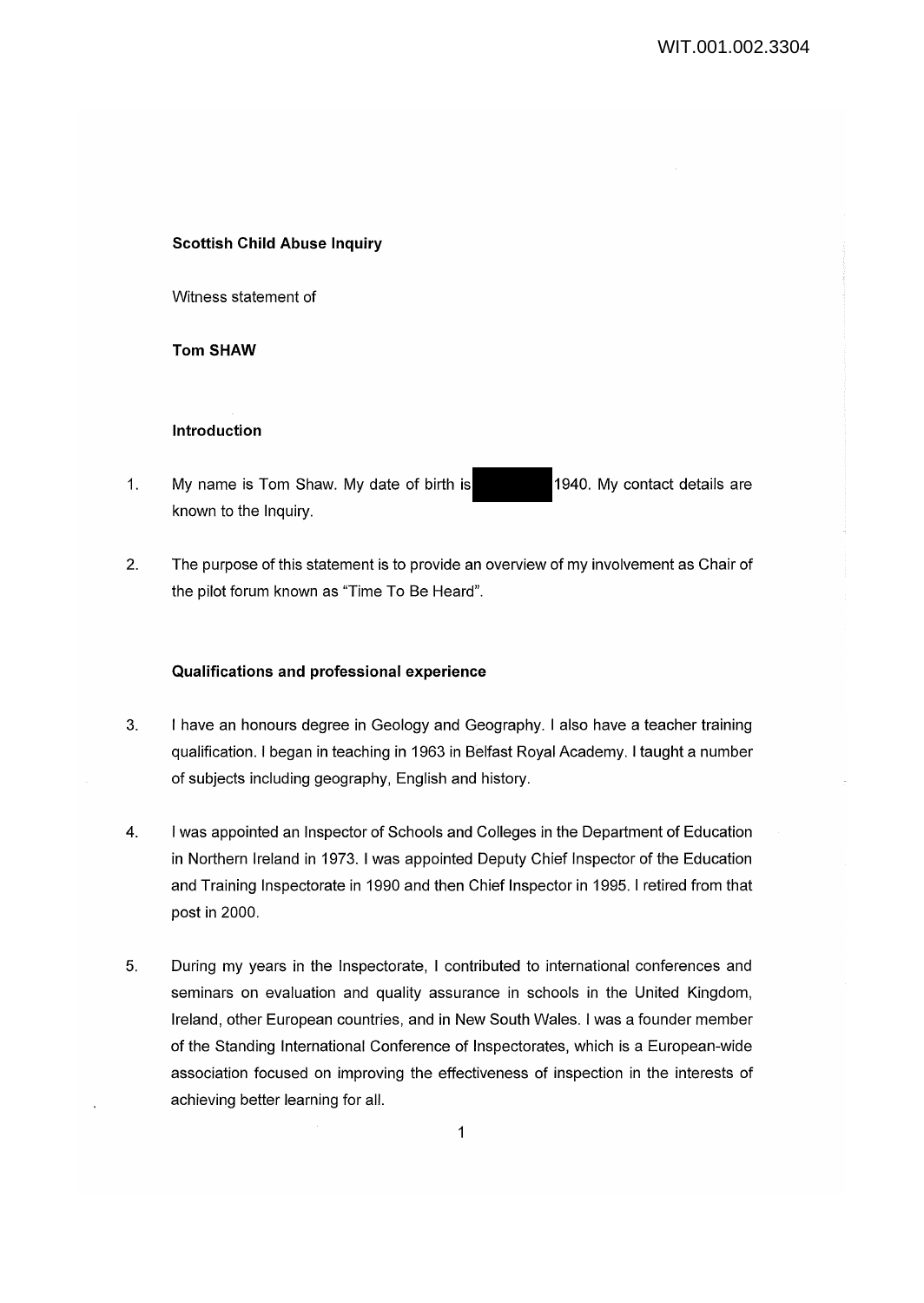- 6. I initiated, in partnership with the Chief Inspector of Social Services, joint education and care inspections in Northern Ireland in response to the need for more holistic inspections in both mainstream and special education schools that provided boarding accommodation in addition to day-school provision. These in part were prompted by the need to respond to failures in the safeguarding provision for children in a school in Northern Ireland that had both day and boarding departments. I also initiated pastoral care inspections in day schools in response to developments in government policy to strengthen provision for child protection.
- 7. In 1999, I was awarded a CBE for public service, in the Queen's Birthday Honours.
- 8. Since my retirement in 2000, I have served on a number of government and other reviews in Northern Ireland including those appointed to examine and make recommendations about the development of post-primary education in the province, the religious education curriculum, Irish-medium education and area-based planning of school provision.
- 9. In August 2005, I was appointed by Scottish Ministers as the independent expert to lead the Historical Abuse Systemic Review. I was asked to focus on the legislative provisions and associated monitoring systems in Scotland from 1950 to 1995 that were introduced to ensure the safety and wellbeing of children in residential schools and children's homes throughout that period. My report was published in November 2007. My report included recommendations focusing on current provision to ensure the welfare and safety of looked-after and accommodated children, the needs of residents, including survivors of abuse, and records. Scottish Ministers accepted my recommendations. In response to my recommendations about public records and record keeping, the Scottish Parliament passed new legislation on public records and record management.
- 10. In July 2008, I was appointed as a member of the Advisory Board of the Independent Inquiry into abuse at Kerelaw Residential School and Secure Unit. I served in that role until the publication of the report in May 2009.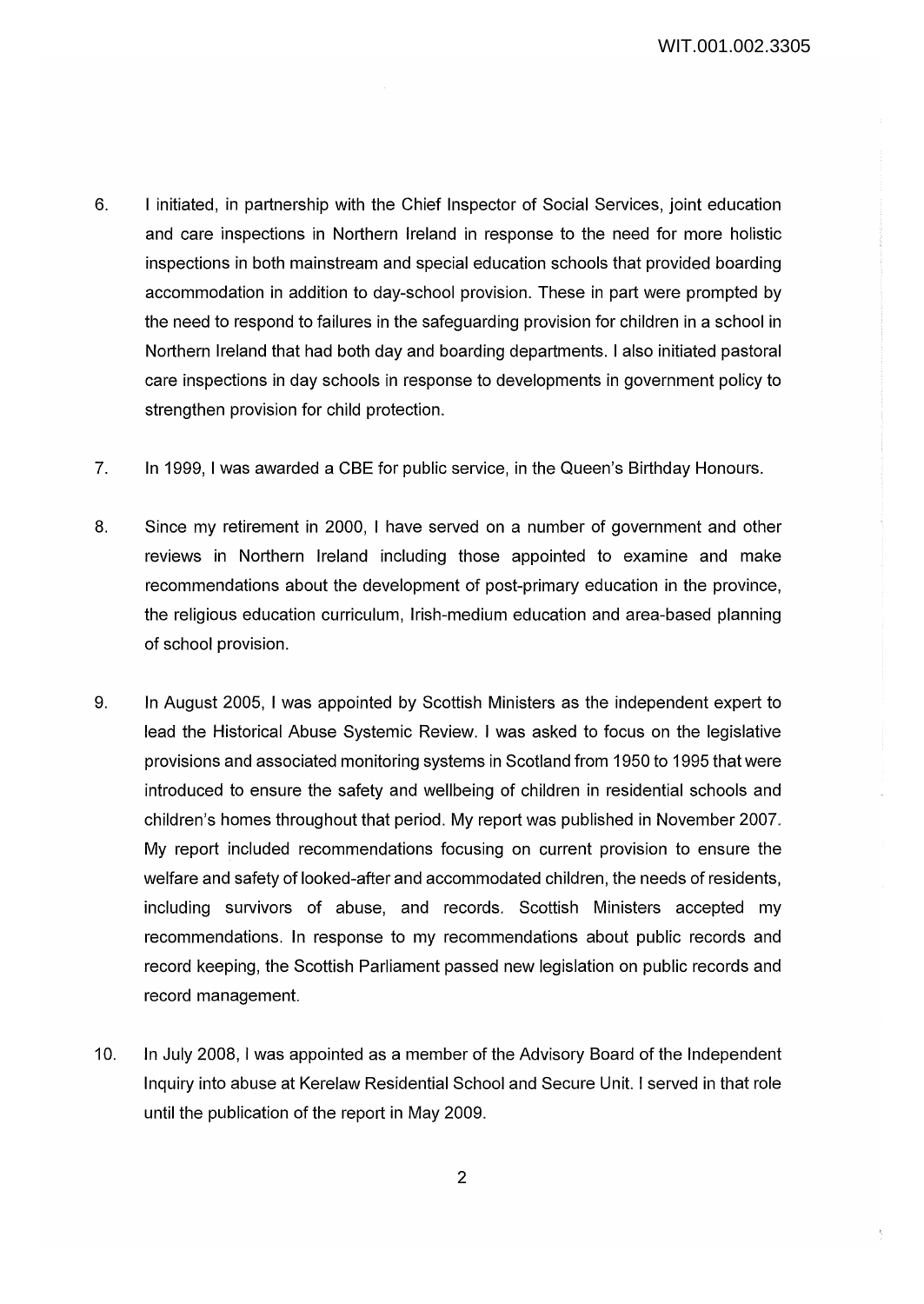- 11. In 2009, I was appointed by Scottish Ministers to test a form of confidential forum for former residents of children's residential schools and homes. The forum was designed to allow former residents to be heard in a non-adversarial setting and to have their experiences recorded anonymously. The pilot was given the name "Time To Be Heard" (TTBH). My report on the pilot was published in February 2011. My recommendations, including the main recommendation that a National Confidential Forum be established, were accepted by Scottish Ministers. My work in TTBH involved me in liaison with a former chair of the Confidential Committee as well as the secretary of the Commission of Inquiry into Child Abuse in Ireland.
- 12. In 2012, I was appointed as a panel member of the Historical Institutional Abuse Inquiry in Northern Ireland Inquiry (HIA Inquiry). I travelled throughout Great Britain and to Perth in Western Australia as a panel member to conduct confidential hearings with former residents of children's residential establishments in Northern Ireland. I  $collated$  and edited Volume 10 of the Inquiry's report  $-$  the volume that dealt with the experiences that were recounted to the Acknowledgement Forum. I served as a Panel member until the conclusion of the HIA's work in 2016.

## **Time To Be Heard: A Pilot Forum**

#### Appointment

13. In the autumn of 2009, I was contacted by an official from the Adult Care and Support Division of the Scottish Government. I was asked, in the event that Ministers were minded to invite me, if I would be willing to serve as Chairman of a Pilot Forum. The Pilot Forum would be a test of a model for listening to and acknowledging, in a confidential non~udgemental setting, participants' experiences in children's residential establishments. I subsequently accepted the appointment as Chairman of the Pilot Forum. Kathleen Marshall and Anne Carpenter were also appointed as commissioners.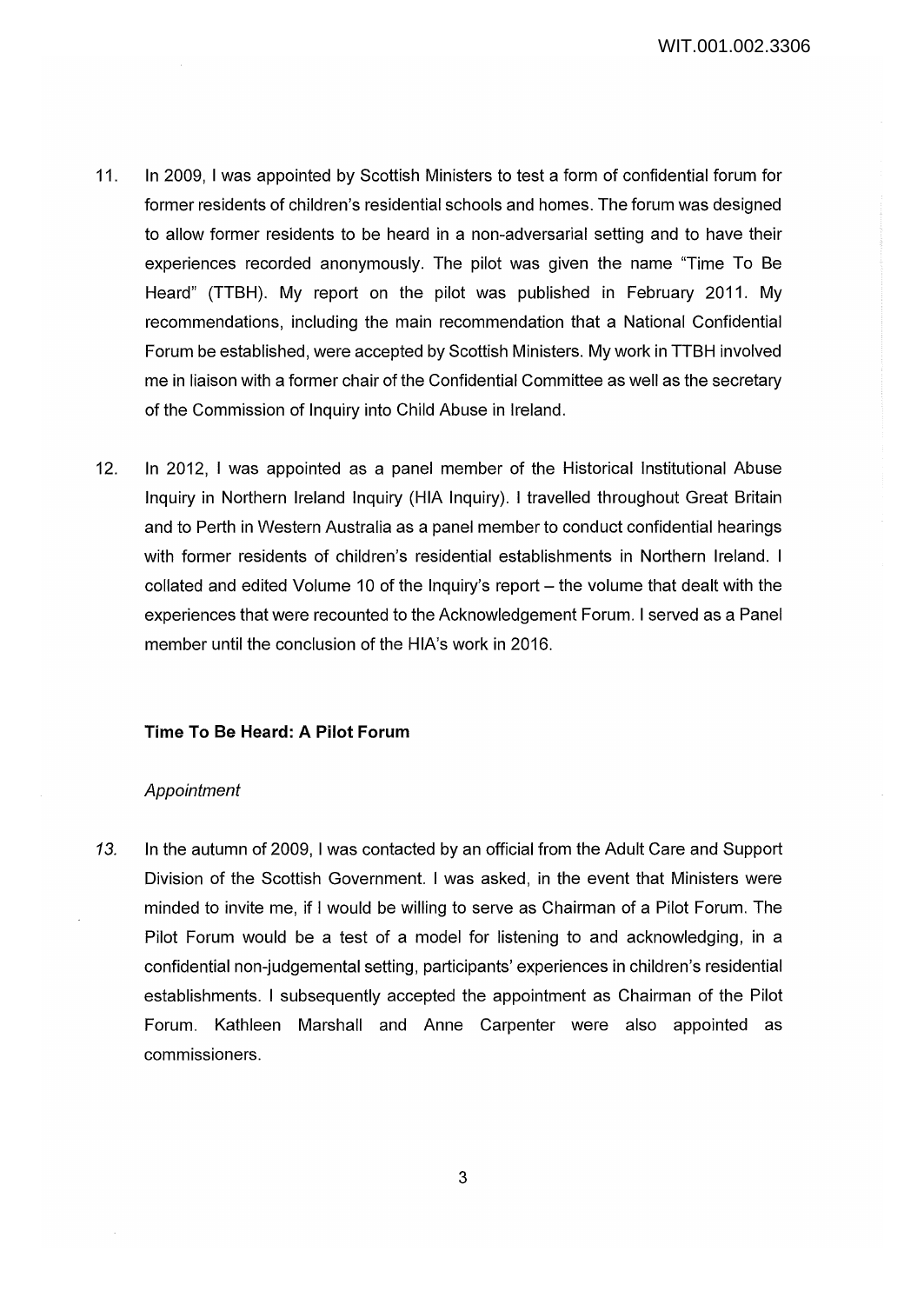#### The remit of TTBH

14. The appointment letters to the Chair and Commissioners of the Pilot Forum included a statement of the purpose of the Pilot Forum as follows:

'to test out the feasibility of establishing a Forum where adult sutvivors of abuse in care can describe their experiences in a confidential supportive setting'. The Pilot Forum formed part of the commitment made to the Scottish Parliament by Ministers in February 2008 to actively scope a model 'to give sutvivors the chance to speak about their experiences and to help them come to terms with the past'.

- 15. The purpose and structure of the Pilot Forum had been developed by the Survivor Scotland team in line with a submission approved by Ministers. Advice provided by the Scottish Human Rights Commission (SHRC) on piloting a confidential committee was welcomed by TTBH. This concurred with our own legal advice and led us to decide that we should proceed as though TTBH was a public authority and operate independently of the Scottish Government. Professor Alan Miller, chairman of the SHRC, contributed generously and most effectively to the TTBH stakeholders' conferences.
- 16. · Scottish Government officials assisted me in securing premises in Glasgow for TTBH's work. Once my commissioners and I took the decision to operate TTBH as if it were a public authority, independent of the Scottish Government, contacts with officials were reduced to administrative links in respect of funding and the forwarding of correspondence related to TTBH that had been sent inadvertently to the Scottish Government.
- 17. The assistance and responses of officials were consistently good, well-informed and efficient. They respected the need for independence and did not seek to influence operational matters or decisions.
- 18. My engagement with survivors began after my appointment and continued throughout the preparations for the establishment of the Pilot Forum. The engagement took place in a number of ways: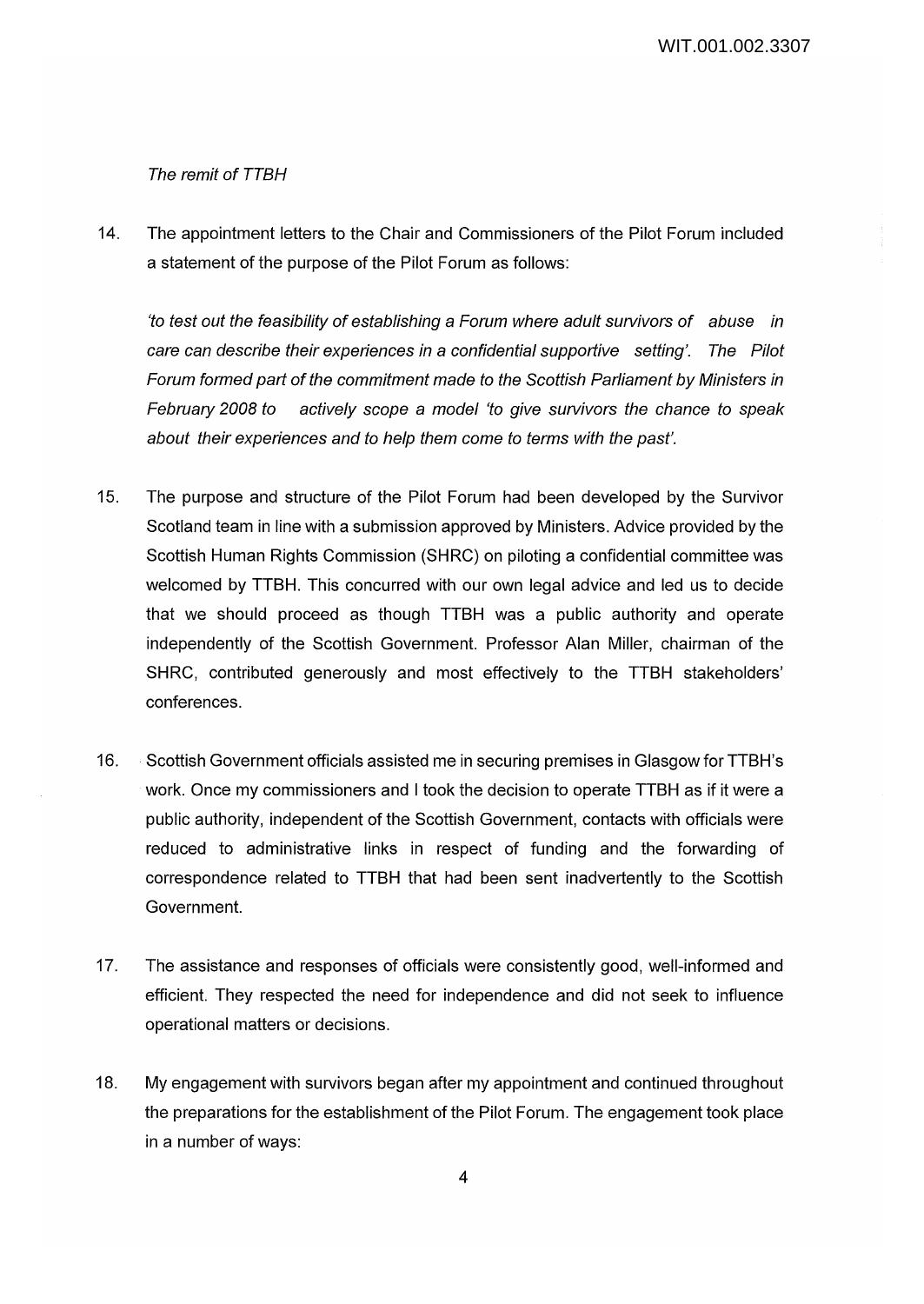- through a survivor who was a member of my advisory committee
- through meetings with representatives of survivors' groups
- through meetings with two groups of survivors
- through a stakeholders' conference for survivors
- through on-going correspondence with survivors by letter, e-mail and phone

Most of the survivors with whom I engaged in these contexts were not former residents of Quarriers.

# An overview of methodology of TTBH

- 19. We agreed a set of key principles to guide the work of TTBH which are detailed in Appendix 3 of my report. I had responsibility for ensuring that confidentiality was assured for survivors who participated. We published a paper on confidentiality which is included as Appendix 4 of my report.
- 20. In planning and preparing for TTBH, the possibility of re-traumatising participants through giving testimony was identified as a significant risk. In response, arrangements were made to have support and counselling available for them before, during and after the hearings. Our duty of care to all participants of TTBH was central to all our decisions.
- 21. A decision was made to conduct the pilot using a single institution. The institution was Quarriers. This was discussed with us after the 2 commissioners and I were appointed. Quarriers agreed to participate in early 2010. We were told that the pilot was to be restricted to 100 people. The decision on who would make up the 100 came after we were told of these parameters. There was considerable discussion around whether participation would be open-ended such that anyone could come forward and, if so, how we could manage that.
- 22. We spent some time thinking through the implications of an open forum. We considered firstly, how we could communicate fairly with the wider public so that everybody had an equal opportunity to respond, and secondly, how we could prioritise people without creating hurt in the event that more people wanted to take part than we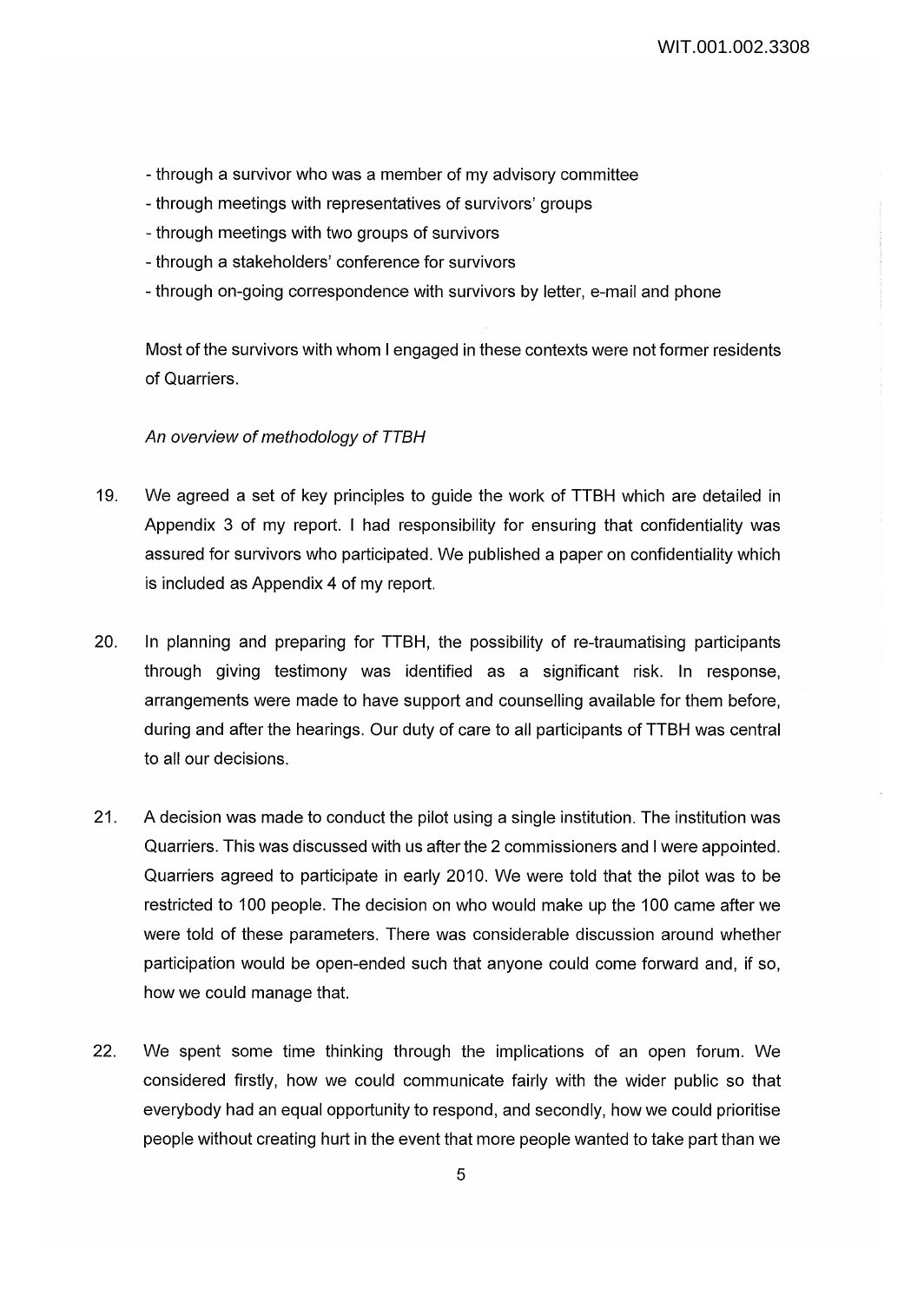could accommodate. Whatever we did was likely to be disappointing and hurtful to some.

- 23. We had difficulty, initially, in determining how we could communicate with former residents because we did not want to ask Quarriers to send a letter asking former residents if they would like to co-operate. The commissioners and I decided on a compromise which was that I wrote and signed a letter to former residents which Quarriers agreed to post to every former resident who had been in touch with them in the previous five years seeking their records.
- 24. My commissioners and I decided who should take part. We agreed that applications from anyone who had been resident as a child in Quarriers at any time would be accepted, whether or not they presented themselves as survivors of abuse whilst in care. We kept TTBH open to people who wanted to speak about positive experiences. It was not confined to those who wished to speak about abusive experiences.
- 25. Letters were sent to about 500 former residents. We received 168 requests for an application form and information pack. By our closing date on 31 May 2010, 112 applications had been received. I decided, having consulted my Commissioners, that rather than attempting to limit the total number of applications to 100, all applicants would be heard. I also allowed a further 4 persons to be included whose applications, because of exceptional circumstances, were received late, for example, where the applicant lived abroad and postal delays had occurred.
- 26. Out of 116 applicants, 2 were ineligible: one had never been resident in Quarriers and the other was a member of staff who had worked in Quarriers and was not a former child resident. Some other applicants withdrew from the process for a variety of reasons including a change of mind and illness. 1 applicant, sadly, passed away before his hearing took place. Once the Forum was launched, we heard testimonies from 98 former residents of Quarriers in the context of confidential hearings.
- 27. In each hearing, I was assisted by one of my commissioners, who sat with me to hear from the participant. The details of the day-to-day operation of TTBH and its hearings are given in my report at pages 84 to 92.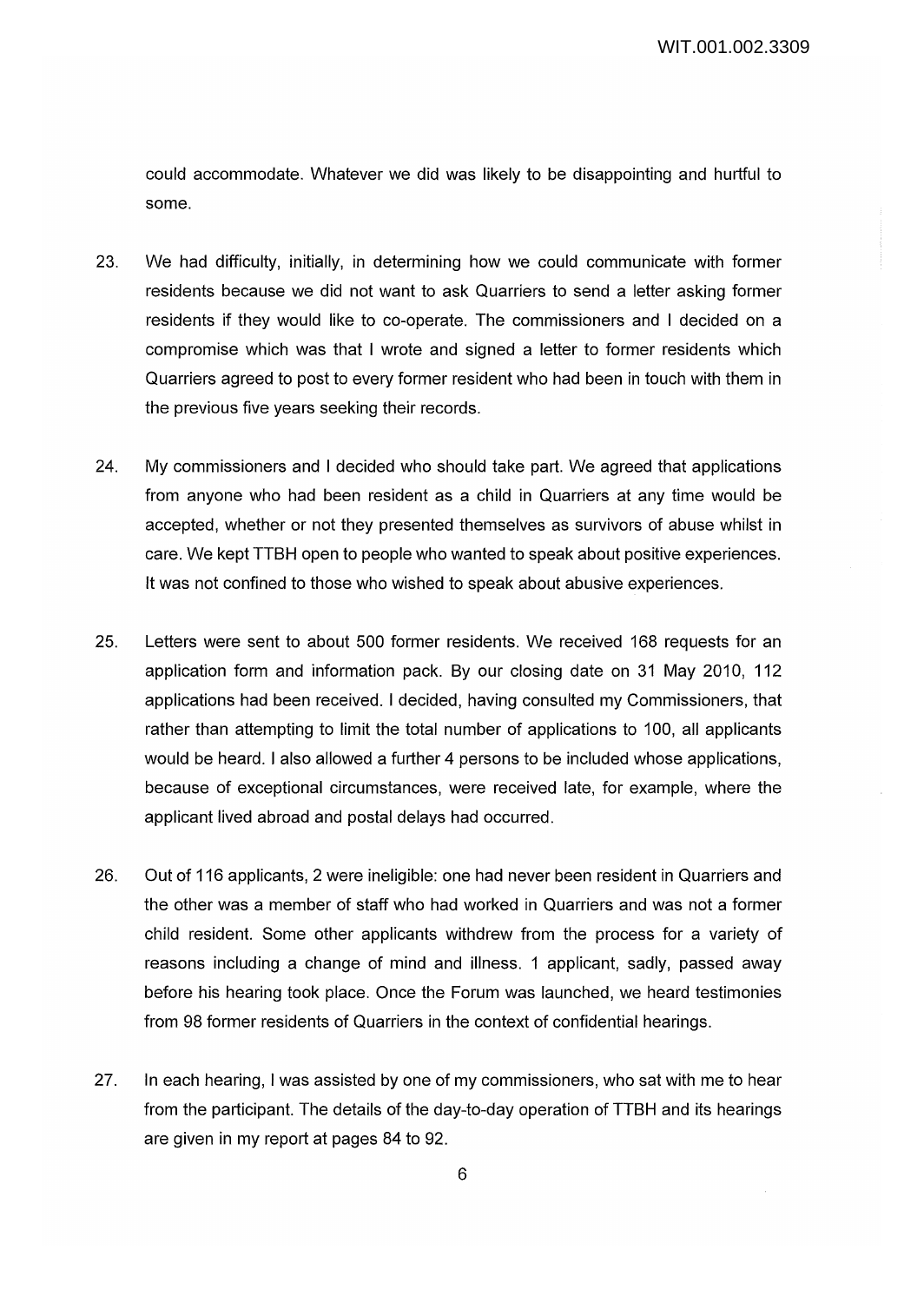28. Where disclosure of abuse is met with scepticism and doubt, survivors have reported both in research and clinical settings, feeling traumatised and suffering other adverse effects. For this reason, TTBH aimed to hear accounts in an atmosphere of supportive, non-judgemental acceptance. Those who participated were not pressed for details of the nature or extent of their abuse, but were free to say as little or as much as they wished. Our intention was to hear their accounts and not to question in any way other than to obtain clarification where that was considered necessary. All participants were advised of this before the commencement of their hearing.

# Testimonies of abuse

- 29. More than two thirds of the 98 former residents talked about abusive experiences. Others spoke about more positive experiences and some spoke about both. Some 69 participants recounted at least one form of abusive experience.
- 30. For the purpose of reporting, we collated the testimonies of the 69 participants who talked about abusive experiences by decade and by the type of abuse they had reported. We adopted the definitions of abuse that were accepted by the Scottish Government.
- 31. We heard accounts of physical, sexual and emotional abuse as well as neglect. Some people who had good experiences as residents in Quarriers also spoke about knowing former residents who had bad experiences. As children they had talked to each other at the school they had attended on site. They spoke of houses or cottages in Quarriers that, amongst the children in residence, had a bad reputation. Awareness and knowledge of this was also spread because at times, some children were moved between cottages.
- 32. Some participants said that staff witnessed physical and emotional abuse perpetrated by colleagues. They questioned why staff did not do anything to intervene.
- 33. We heard of children being told, 'You are making it up', and 'Don't you be telling lies, go away and play'. Some participants reported that staff had been spoken to when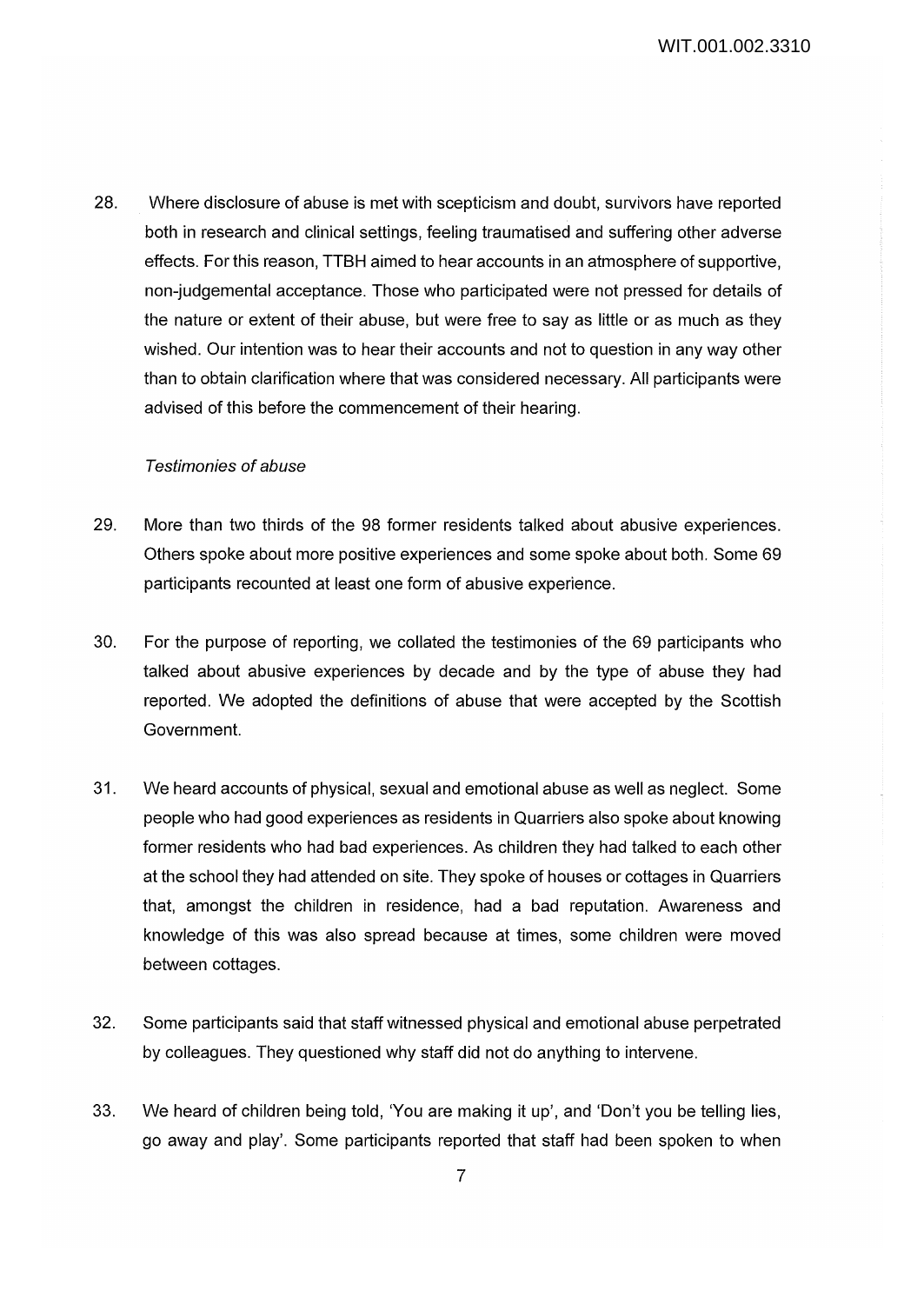they made a complaint, but nothing changed. Some spoke of experiencing a negative reaction from the person they had complained about.

#### Assessment of the testimonies

- 34. At the end of each hearing the Commissioner who had accompanied me and I discussed what we had heard. We considered whether there were issues to report. We also took account of any papers and memorabilia such as photographs of their time in Quarriers which the applicants had brought with them to the hearing. We reflected on whether what we had heard corresponded with what we knew of the organisation and context of provision in Quarriers when the participant had been resident there. Over and over again, we felt that the people who had come forward were doing their best to tell us honestly and as accurately as they could what they had experienced.
- 35. We recognised that, for some, memory may change over time. One of my Commissioners who had extensive experience working with victims of crime who were recounting past experiences, felt that the participants in TTBH were doing their upmost to tell us the truth. It was not our job to try and verify that but our shared view was that participants came across consistently as being honest in intention and, so far as we could judge, truthful in recounting their experiences.
- 36. TTBH was not academic research. It has been said that that recollections, words and feelings ought not to assume the power of evidence. In the context of TTBH, we made it clear that we were not using the testimonies as evidence. We were accepting the testimonies in good faith as an indication of the kinds of experiences that people had and the ways in which the systemic failings manifested themselves. TTBH was not an investigation or inquiry.
- 37. We had the benefit of listening to 98 accounts and could recognise where there was a degree of consistency and pattern in what we were hearing across individuals' accounts. Some participants had tried to organise what they wanted to say to us but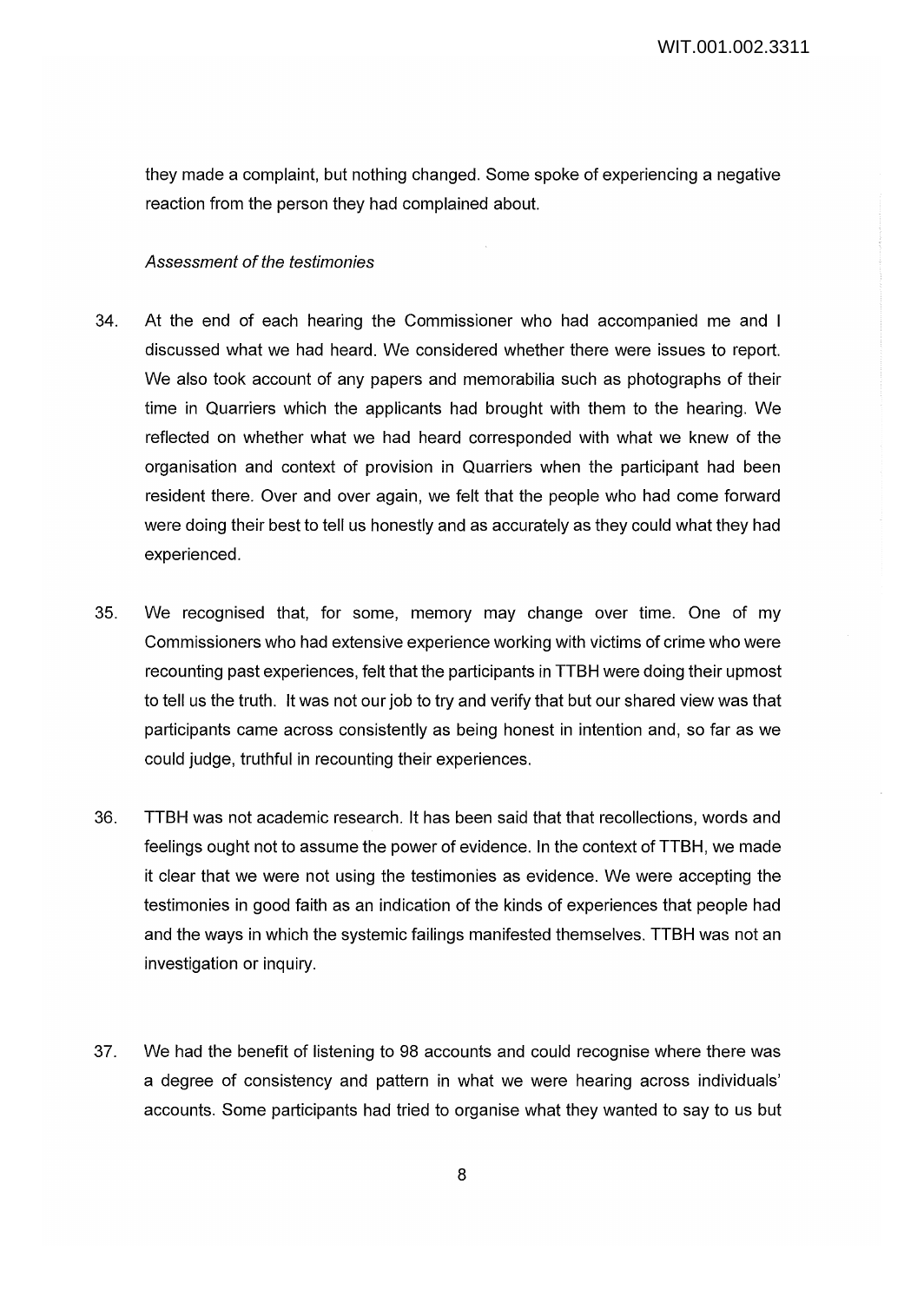did that primarily to try to ensure that, in the context of the hearing, they did not overlook or omit incidents that they intended to include.

- 38. At the end of the meeting with us, we would always ask participants if there was anything they wanted to ask us and anything else they wanted to say. They were advised that they could ask for a further meeting if, subsequently, they recalled other experiences that they wanted to add to their account. Over and over again, people asked, 'How did I do? Was I alright? Did you understand what I was saying?' They were looking for some kind of affirmation that we understood what they were trying to tell us. That was unnecessary, however understandable it might be, because participants were generally articulate and coherent in recounting their experiences. We responded in terms such as 'We are very grateful to you for telling us' and 'We appreciate the trust you have placed in us in sharing that experience with us'. Our intention was to provide reassurance and acknowledgement and express gratitude for their participation
- 39. The expressed motivation for participants coming forward, in the majority of cases, was to be heard and to be believed. Over and over again people said, "All my life I have lived with being denied; denied that this happened, denied that I am telling the truth, denied the opportunity to have someone say to me 'I believe you'.".

# Time To Be Heard Report

40. When we selected testimonies for the report, we tried to be representative of what we had heard and selected accounts that we hoped would give an insight into the variety of experiences that people reported to us. I emphasise that the report is not intended to be a complete description of what we were told, but rather is meant to give an indication of the things that people spoke to us about. The report was not an attempt to write an account of life in Quarriers, but rather to present aspects of the experiences of some who were resident there as children.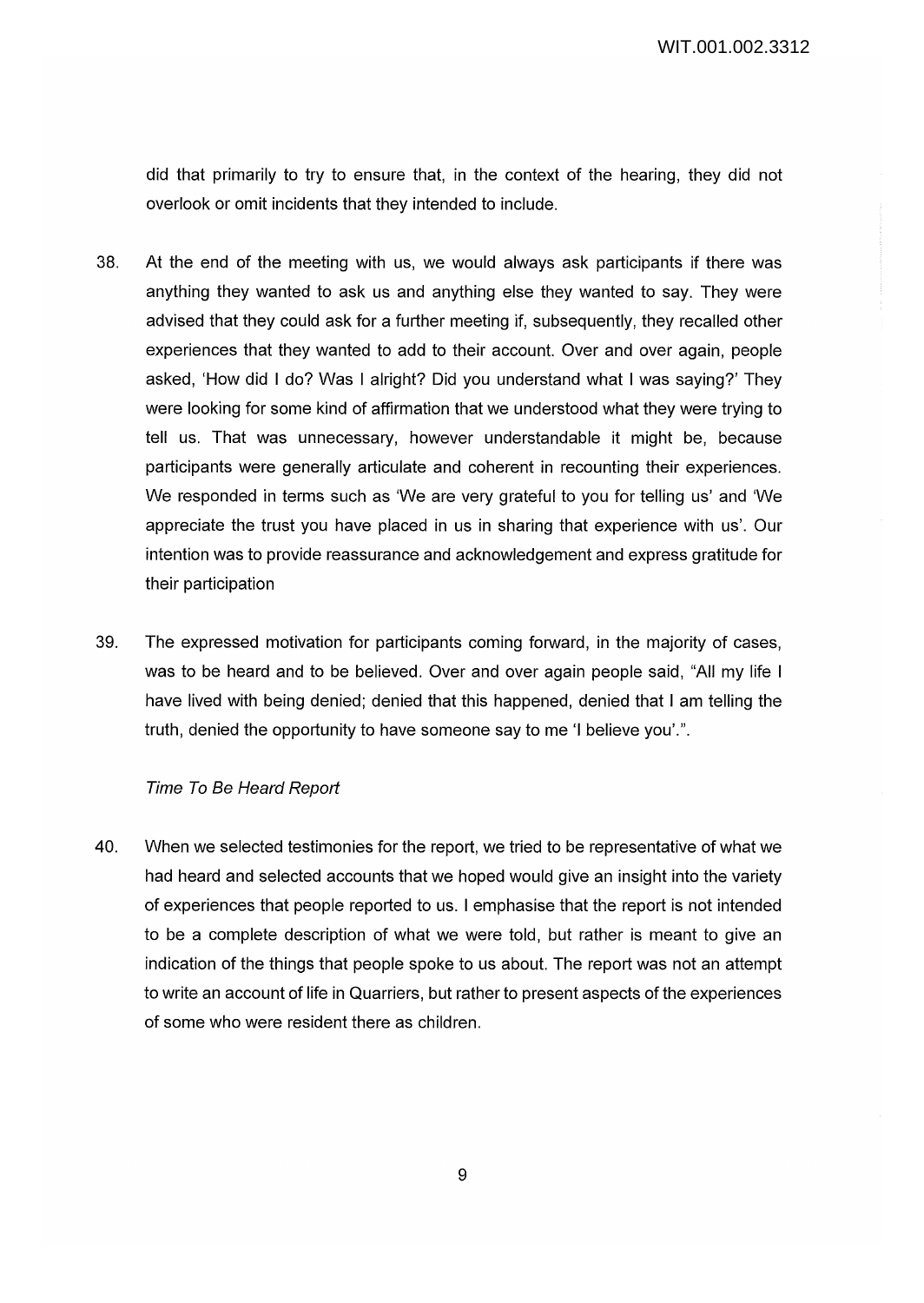- 41. Time to be Heard was a test of a model of a confidential forum and not an investigatory process. It was an attempt to respond to the expressed needs of people to be heard. An independent review of the TTBH process was conducted by Analytical Services Division of the Scottish Government with part of the work being undertaken by the Scottish Institute for Residential Child Care. The purpose of this review was to assess the appropriateness and effectiveness of the model of confidential forum developed by TTBH. Those participants who had the opportunity to take part in the review said that for them the forum was a worthwhile experience, and on that finding, coupled with what participants had said to TTBH at the end of and following hearings, led me to recommend that, a National Confidential Forum should be established as one of a range of responses to the needs of survivors and to young people in the care system.
- 42. At paragraph 4 of page 9 of my report, the closing sentence is "Our observations and recommendations focus solely on our experience of piloting the Confidential Committee and should not be interpreted as a conclusion that nothing else - for example an investigation or a redress committee - is required". The commissioners and I undertook the 'testing' of this model with the intention of trying to do it as effectively as we could. We were not commending a confidential forum  $-$  an acknowledgement forum - as the only option and we did not want anyone to think that.
- 43. The Scottish Executive's response to the TTBH report was entirely positive and my recommendations were accepted. The establishment of a National Confidential Forum is perhaps the best indication of the Government's acceptance of the value of TTBH.